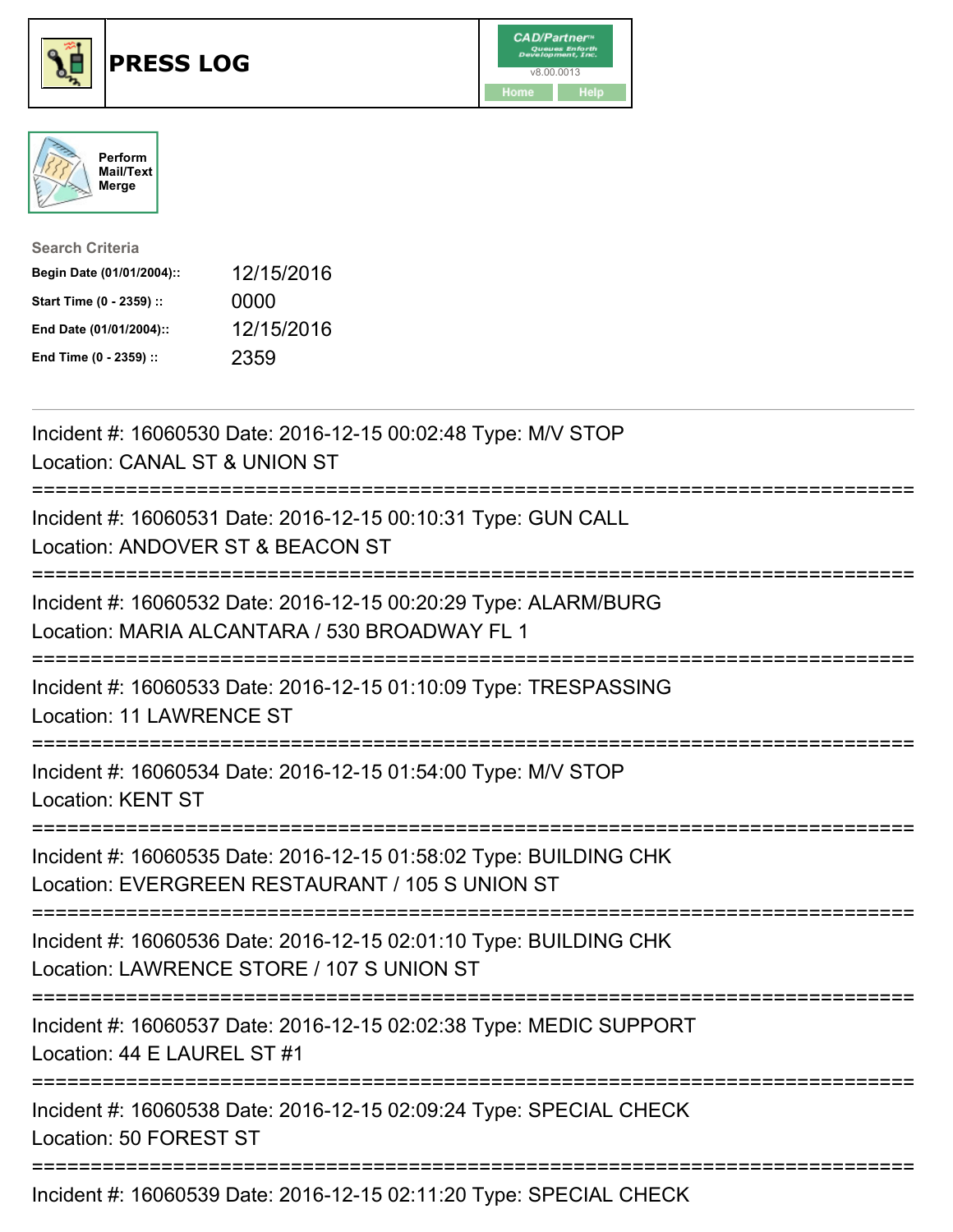Location: 550 BROADWAY =========================================================================== Incident #: 16060540 Date: 2016-12-15 02:12:50 Type: M/V STOP Location: 44 CRESCENT ST =========================================================================== Incident #: 16060541 Date: 2016-12-15 02:18:44 Type: M/V STOP Location: HAVERHILL ST & JACKSON ST =========================================================================== Incident #: 16060542 Date: 2016-12-15 02:21:53 Type: M/V STOP Location: MERRIMACK ST & S UNION ST =========================================================================== Incident #: 16060543 Date: 2016-12-15 02:24:53 Type: SPECIAL CHECK Location: 600 BROADWAY =========================================================================== Incident #: 16060544 Date: 2016-12-15 02:28:38 Type: BUILDING CHK Location: HAFFNERS GAS STATION / 262 LAWRENCE ST =========================================================================== Incident #: 16060545 Date: 2016-12-15 02:31:53 Type: M/V STOP Location: 329 LAWRENCE ST =========================================================================== Incident #: 16060546 Date: 2016-12-15 02:37:01 Type: M/V STOP Location: PARK ST & SPRUCE ST =========================================================================== Incident #: 16060547 Date: 2016-12-15 02:39:59 Type: BUILDING CHK Location: 265 LOWELL ST =========================================================================== Incident #: 16060548 Date: 2016-12-15 02:43:18 Type: M/V STOP Location: BROADWAY & ESSEX ST =========================================================================== Incident #: 16060549 Date: 2016-12-15 02:44:10 Type: BUILDING CHK Location: 50 FOREST ST =========================================================================== Incident #: 16060550 Date: 2016-12-15 02:45:33 Type: BUILDING CHK Location: 75 MANCHESTER ST =========================================================================== Incident #: 16060551 Date: 2016-12-15 02:54:07 Type: M/V STOP Location: 36 MANCHESTER ST =========================================================================== Incident #: 16060552 Date: 2016-12-15 03:00:25 Type: SPECIAL CHECK Location: 600 BROADWAY ===========================================================================

Incident #: 16060553 Date: 2016-12-15 03:00:56 Type: BUILDING CHK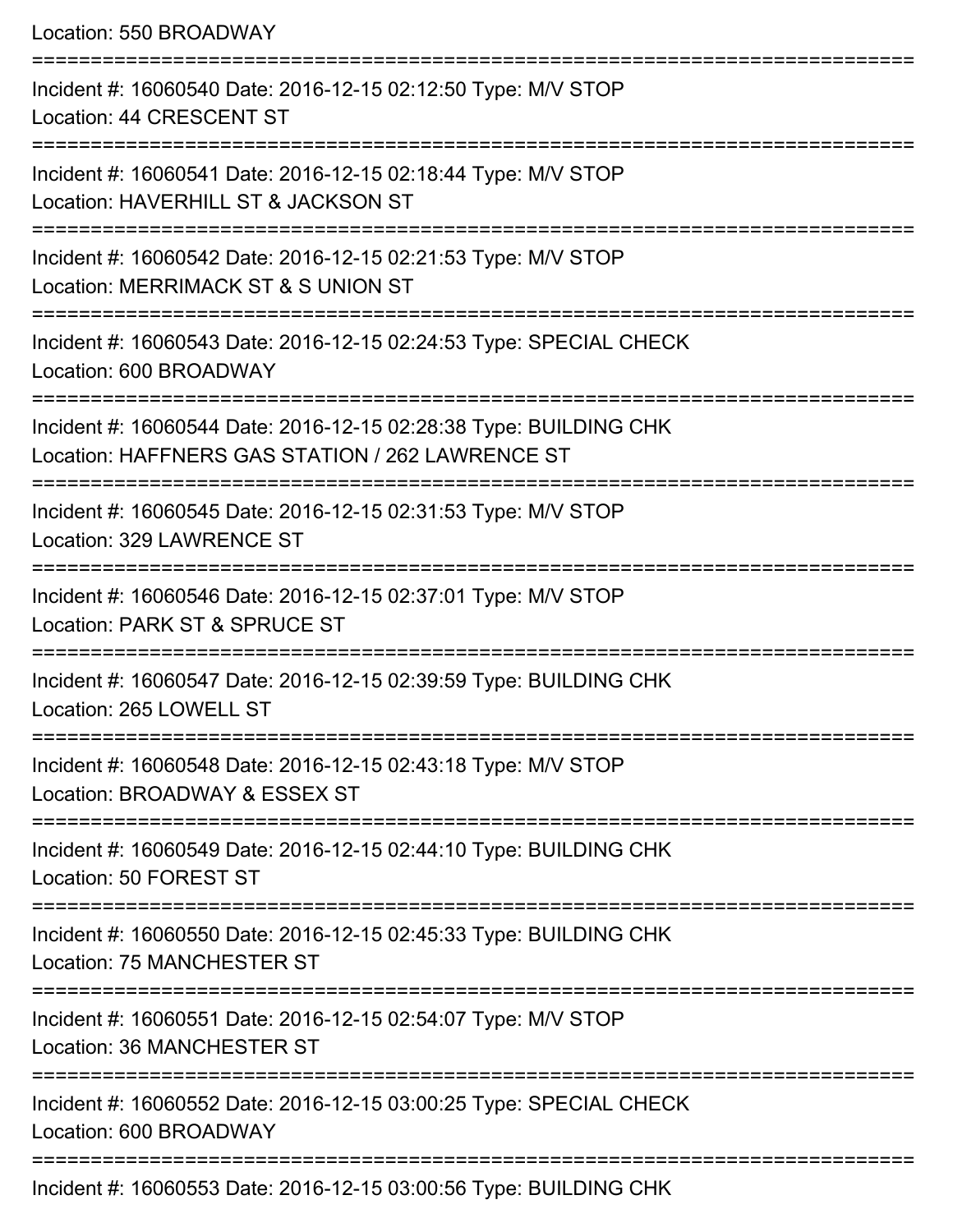| Incident #: 16060554 Date: 2016-12-15 03:07:33 Type: SPECIAL CHECK<br>Location: 370 BROADWAY                             |
|--------------------------------------------------------------------------------------------------------------------------|
| Incident #: 16060555 Date: 2016-12-15 03:12:28 Type: M/V STOP<br>Location: 386 BROADWAY                                  |
| Incident #: 16060556 Date: 2016-12-15 03:21:16 Type: SUS PERS/MV<br>Location: 135 WEST ST                                |
| Incident #: 16060557 Date: 2016-12-15 03:33:29 Type: B&E/MV/PAST<br>Location: 15 HOLTON ST                               |
| Incident #: 16060558 Date: 2016-12-15 03:38:58 Type: SUS PERS/MV<br>Location: BIGELOW ST & CARLETON ST                   |
| Incident #: 16060559 Date: 2016-12-15 04:01:08 Type: BUILDING CHK<br>Location: SABANETA MULTISERVICES / 228 HAMPSHIRE ST |
| Incident #: 16060560 Date: 2016-12-15 04:11:50 Type: BUILDING CHK<br>Location: 50 FOREST ST                              |
| Incident #: 16060561 Date: 2016-12-15 04:16:06 Type: BUILDING CHK<br>Location: 600 BROADWAY                              |
| Incident #: 16060562 Date: 2016-12-15 04:24:53 Type: ALARM/BURG<br>Location: METRO PCS / 160 BROADWAY                    |
| Incident #: 16060563 Date: 2016-12-15 05:51:28 Type: AUTO ACC/PI<br>Location: 240 WATER ST                               |
| Incident #: 16060564 Date: 2016-12-15 06:45:08 Type: TOW/REPOSSED<br>Location: 62 WASHINGTON ST                          |
| Incident #: 16060565 Date: 2016-12-15 06:49:52 Type: HIT & RUN M/V<br>Location: 14 BERESFORD ST                          |
| Incident #: 16060566 Date: 2016-12-15 06:54:41 Type: PARK & WALK<br>Location: 0 BROADWAY                                 |
| Incident #: 16060567 Date: 2016-12-15 07:06:03 Type: DISORDERLY                                                          |

 $L = L$ ....  $\Delta \Delta$  PLATT  $\Delta T$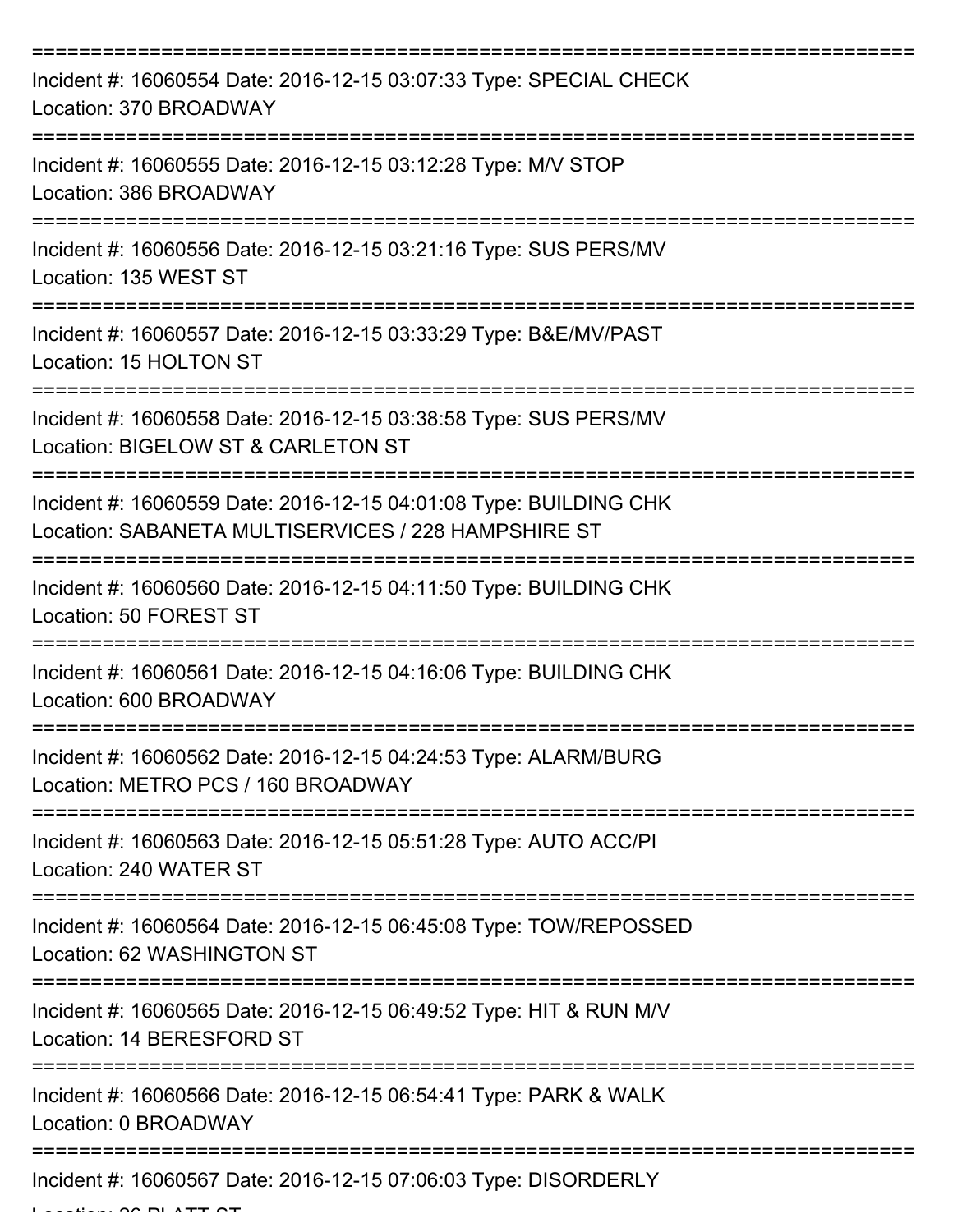| Incident #: 16060568 Date: 2016-12-15 07:11:04 Type: MV/BLOCKING<br>Location: 2 MUSEUM SQ                  |
|------------------------------------------------------------------------------------------------------------|
| Incident #: 16060569 Date: 2016-12-15 07:21:29 Type: M/V STOP<br><b>Location: CUTLER ST</b>                |
| Incident #: 16060570 Date: 2016-12-15 07:38:25 Type: M/V STOP<br>Location: 155 HAVERHILL ST                |
| Incident #: 16060571 Date: 2016-12-15 07:40:27 Type: B&E/MV/PAST<br>Location: 247 SALEM ST                 |
| Incident #: 16060572 Date: 2016-12-15 07:51:40 Type: M/V STOP<br>Location: LAWRENCE ST & IRVING AV         |
| Incident #: 16060573 Date: 2016-12-15 07:52:11 Type: DOMESTIC/PAST<br>Location: 4 BERNARD AV FL 1          |
| Incident #: 16060574 Date: 2016-12-15 07:54:47 Type: M/V STOP<br>Location: CENTRAL BRIDGE / 0 MERRIMACK ST |
| Incident #: 16060575 Date: 2016-12-15 07:56:07 Type: M/V STOP<br>Location: 1 PARKER ST                     |
| Incident #: 16060576 Date: 2016-12-15 08:19:55 Type: THREATS<br>Location: 3 THORNDIKE ST                   |
| Incident #: 16060577 Date: 2016-12-15 08:32:22 Type: SHOTS FIRED<br>Location: 301 HOWARD ST FL 1           |
| Incident #: 16060578 Date: 2016-12-15 08:38:26 Type: SEARCHWARRANT<br>Location: 14 BOXFORD ST              |
| Incident #: 16060579 Date: 2016-12-15 08:50:27 Type: ALARMS<br>Location: FRITCHY RESD. / 59 CHESTER ST     |
| Incident #: 16060580 Date: 2016-12-15 09:09:15 Type: ALARM/BURG<br>Location: 207 HAVERHILL ST              |
| Incident #: 16060581 Date: 2016-12-15 09:10:38 Type: SUS PERS/MV                                           |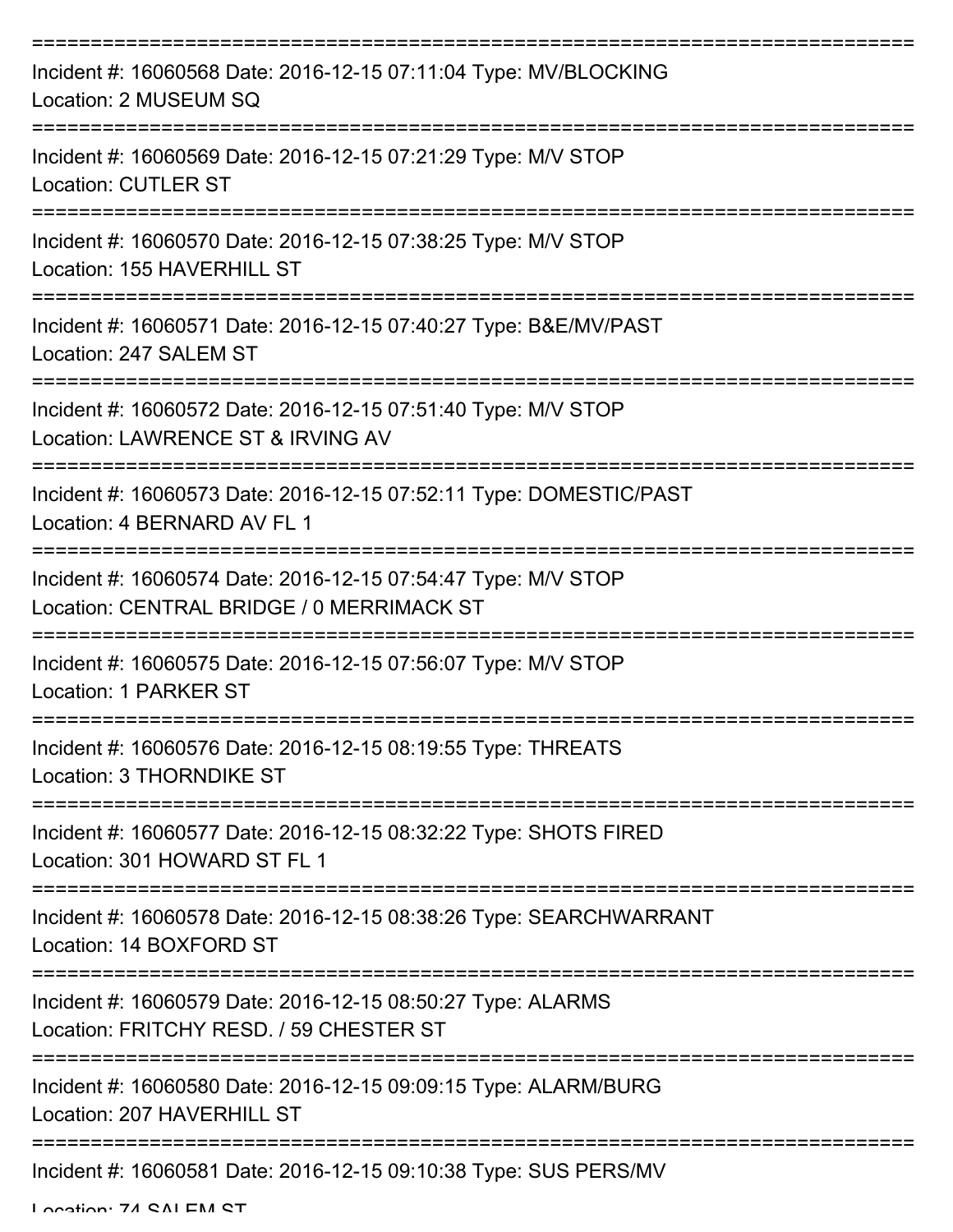| Incident #: 16060582 Date: 2016-12-15 09:29:11 Type: TOW OF M/V<br>Location: 57 BODWELL ST                          |
|---------------------------------------------------------------------------------------------------------------------|
| Incident #: 16060583 Date: 2016-12-15 09:41:26 Type: M/V STOP<br>Location: TREMONT ST & WEST ST                     |
| Incident #: 16060584 Date: 2016-12-15 09:49:22 Type: M/V STOP<br>Location: 37 MANCHESTER ST                         |
| Incident #: 16060585 Date: 2016-12-15 09:51:15 Type: M/V STOP<br>Location: BROADWAY & HAVERHILL ST                  |
| Incident #: 16060586 Date: 2016-12-15 09:58:33 Type: M/V STOP<br>Location: S UNION ST & SALEM ST                    |
| Incident #: 16060591 Date: 2016-12-15 10:00:54 Type: STOLEN PROP<br>Location: 37 BENNINGTON ST                      |
| Incident #: 16060589 Date: 2016-12-15 10:05:33 Type: M/V STOP<br>Location: S UNION ST & SALEM ST                    |
| Incident #: 16060587 Date: 2016-12-15 10:07:06 Type: CK WELL BEING<br>Location: FERRY ST & HOME ST                  |
| Incident #: 16060588 Date: 2016-12-15 10:17:10 Type: SPECIAL CHECK<br>Location: 50 FOREST ST                        |
| Incident #: 16060590 Date: 2016-12-15 10:19:49 Type: TOW OF M/V<br>Location: 12 MONMOUTH ST                         |
| Incident #: 16060592 Date: 2016-12-15 10:25:03 Type: STOLEN PROP<br>Location: 439 ANDOVER ST                        |
| Incident #: 16060593 Date: 2016-12-15 10:31:05 Type: SUICIDE ATTEMPT<br>Location: 320 ESSEX ST                      |
| Incident #: 16060594 Date: 2016-12-15 10:31:26 Type: INVESTIGATION<br>Location: ARLINGTON SCHOOL / 150 ARLINGTON ST |
| Incident #: 16060595 Date: 2016-12-15 10:33:33 Type: M/V STOP                                                       |

Location: 93 AMES ST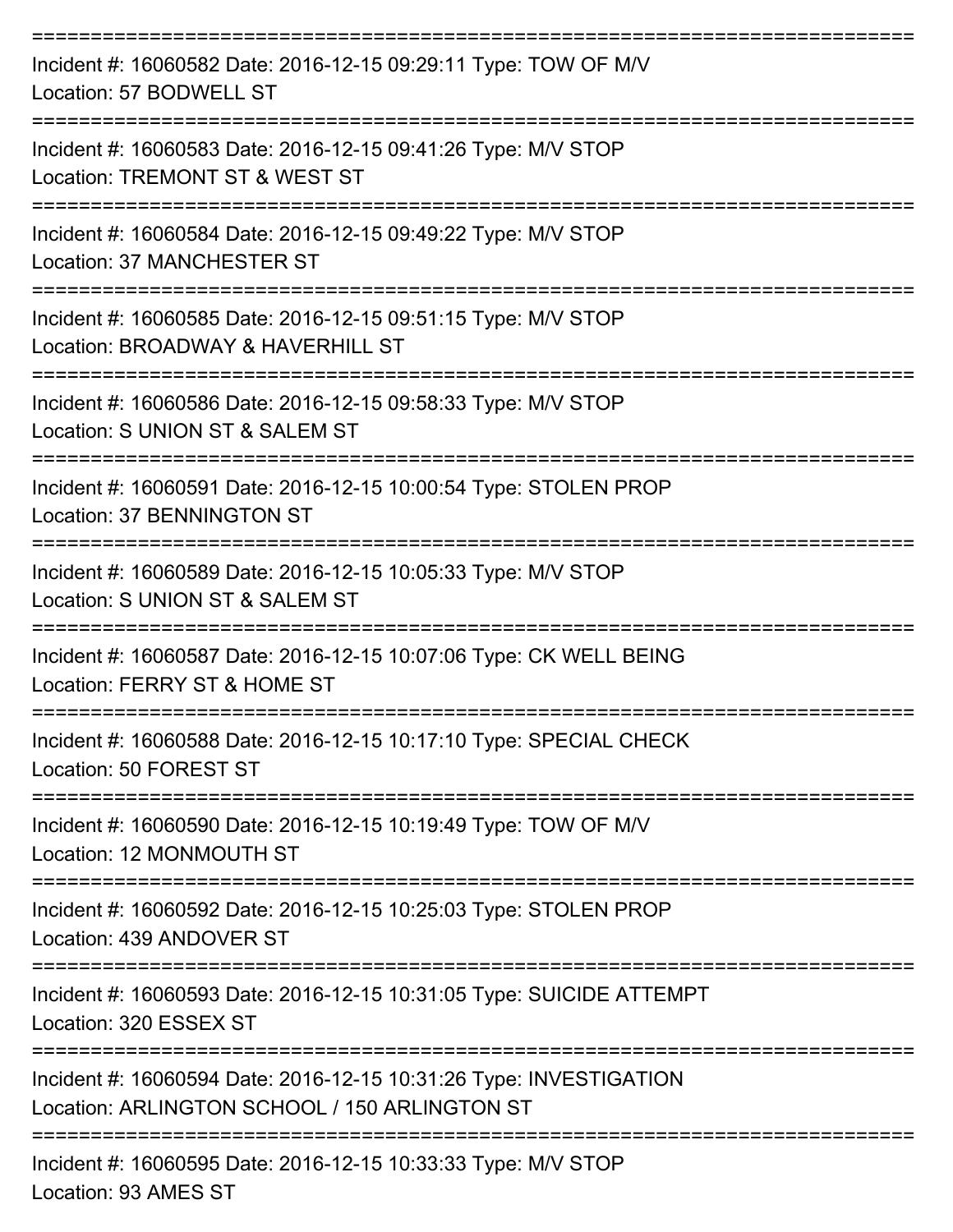| Incident #: 16060596 Date: 2016-12-15 10:41:44 Type: MEDIC SUPPORT<br>Location: 86 S BROADWAY #21                                            |
|----------------------------------------------------------------------------------------------------------------------------------------------|
| =========================<br>Incident #: 16060597 Date: 2016-12-15 10:45:21 Type: M/V STOP<br>Location: 190 BROADWAY                         |
| Incident #: 16060598 Date: 2016-12-15 10:45:55 Type: M/V STOP<br>Location: LAWRENCE ST & MAPLE ST                                            |
| ============================<br>Incident #: 16060599 Date: 2016-12-15 10:54:17 Type: M/V STOP<br>Location: MYRTLE ST & SPRUCE ST             |
| Incident #: 16060600 Date: 2016-12-15 11:01:09 Type: M/V STOP<br><b>Location: 3 BENNINGTON ST</b>                                            |
| ====================================<br>Incident #: 16060601 Date: 2016-12-15 11:17:25 Type: AUTO ACC/NO PI<br>Location: BROADWAY & ESSEX ST |
| Incident #: 16060602 Date: 2016-12-15 11:27:36 Type: ALARM/BURG<br>Location: SPANISH BAPTIST CHURCH / 492 LOWELL ST                          |
| Incident #: 16060603 Date: 2016-12-15 11:45:22 Type: TOW OF M/V<br>Location: 6JJT50 / 437 ANDOVER ST                                         |
| Incident #: 16060604 Date: 2016-12-15 11:47:48 Type: ALARM/BURG<br>Location: 50 LORING ST                                                    |
| Incident #: 16060605 Date: 2016-12-15 11:50:20 Type: M/V STOP<br>Location: BROADWAY & LOWELL ST                                              |
| Incident #: 16060606 Date: 2016-12-15 11:53:25 Type: RECOV/STOL/MV<br>Location: 49 BUSWELL ST                                                |
| Incident #: 16060607 Date: 2016-12-15 11:56:35 Type: NOTIFICATION<br>Location: 30 MYRTLE CT #101                                             |
| Incident #: 16060610 Date: 2016-12-15 11:57:17 Type: STOLEN PROP<br>Location: 73 EXETER ST                                                   |
| Incident #: 16060608 Date: 2016-12-15 11:57:33 Type: MAN DOWN<br>Location: 91 COMMON ST                                                      |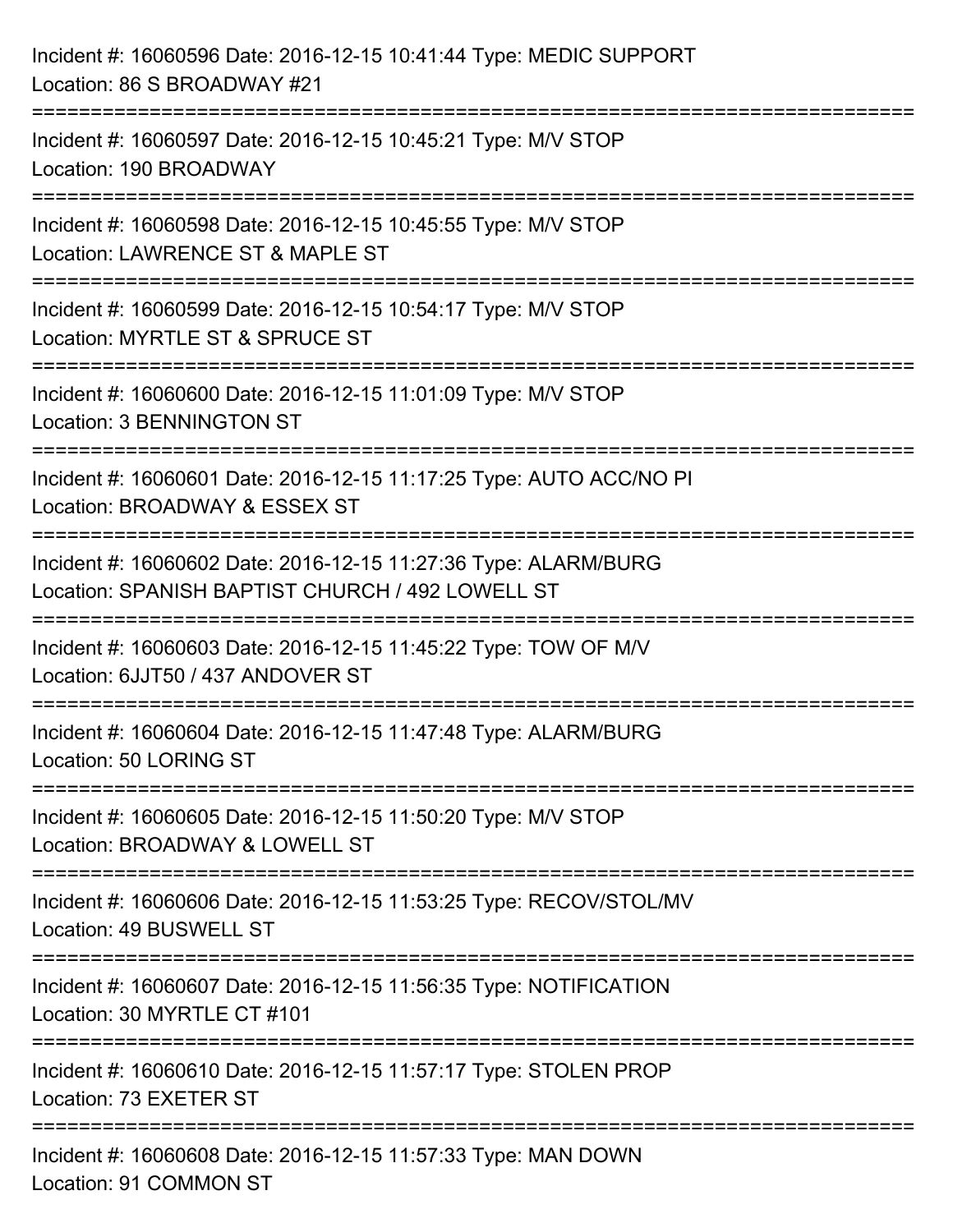| Incident #: 16060609 Date: 2016-12-15 11:58:15 Type: AUTO ACC/NO PI<br>Location: EXETER ST & WINTHROP AV   |
|------------------------------------------------------------------------------------------------------------|
| Incident #: 16060611 Date: 2016-12-15 12:02:14 Type: DISTURBANCE<br>Location: 2 APPLETON ST                |
| Incident #: 16060612 Date: 2016-12-15 12:14:19 Type: ALARM/BURG<br>Location: 59 GREENWOOD ST               |
| Incident #: 16060613 Date: 2016-12-15 12:25:21 Type: NOTIFICATION<br>Location: 112 MARSTON ST #APT219      |
| Incident #: 16060614 Date: 2016-12-15 12:30:10 Type: ALARM/BURG<br>Location: 24 HALE ST                    |
| Incident #: 16060615 Date: 2016-12-15 12:32:15 Type: TOW/REPOSSED<br>Location: 16 HOBSON ST                |
| Incident #: 16060616 Date: 2016-12-15 12:35:09 Type: THREATS<br>Location: 333 HAVERHILL ST                 |
| Incident #: 16060617 Date: 2016-12-15 12:40:45 Type: TENANT PROB<br>Location: 40 SUMMER ST FL 3            |
| Incident #: 16060619 Date: 2016-12-15 12:46:10 Type: UNWANTEDGUEST<br>Location: BURGER KING / 187 BROADWAY |
| Incident #: 16060618 Date: 2016-12-15 12:46:29 Type: WARRANT SERVE<br>Location: 922 ESSEX ST               |
| Incident #: 16060620 Date: 2016-12-15 12:49:44 Type: ALARM/BURG<br>Location: 60 BENNINGTON ST FL 1         |
| Incident #: 16060621 Date: 2016-12-15 12:56:23 Type: MAL DAMAGE<br>Location: 4 BLANCHARD ST #B             |
| Incident #: 16060622 Date: 2016-12-15 13:01:56 Type: M/V STOP<br>Location: BURGER KING / 187 BROADWAY      |
| Incident #: 16060623 Date: 2016-12-15 13:17:06 Type: SUS PERS/MV<br>Location: 294 LAWRENCE ST              |

===========================================================================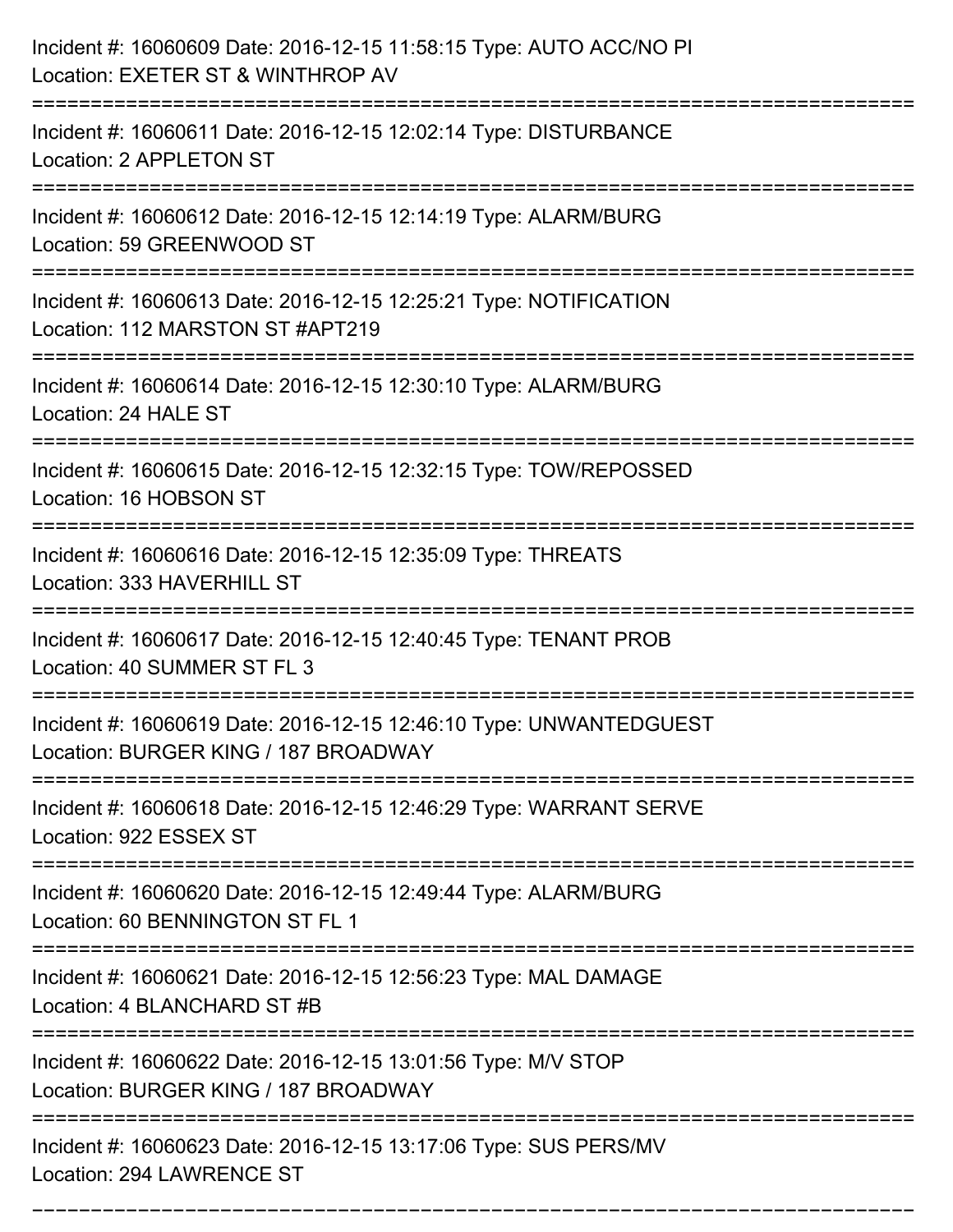| Incident #: 16060624 Date: 2016-12-15 13:24:22 Type: NOTIFICATION<br>Location: 7 CHELMSFORD ST FL 1STFL                  |
|--------------------------------------------------------------------------------------------------------------------------|
| Incident #: 16060625 Date: 2016-12-15 13:34:08 Type: LARCENY/PAST<br>Location: 61 BRADFORD ST                            |
| Incident #: 16060626 Date: 2016-12-15 13:38:55 Type: LARCENY/PAST<br>Location: CAP / 7 BROADWAY<br>--------------------- |
| Incident #: 16060627 Date: 2016-12-15 13:45:24 Type: DOMESTIC/PROG<br>Location: 2 MUSEUM SQ #APT105                      |
| Incident #: 16060628 Date: 2016-12-15 13:47:55 Type: WIRE DOWN<br>Location: 2 OSGOOD ST                                  |
| Incident #: 16060629 Date: 2016-12-15 14:11:12 Type: M/V STOP<br>Location: 50 BROADWAY                                   |
| Incident #: 16060630 Date: 2016-12-15 14:11:51 Type: MUTUAL AID<br>Location: 103 SPRUCE ST FL 1ST                        |
| Incident #: 16060631 Date: 2016-12-15 14:17:41 Type: M/V STOP<br>Location: 578VK2 / KLIER CT & PLEASANT ST               |
| Incident #: 16060632 Date: 2016-12-15 14:45:59 Type: M/V STOP<br>Location: 150 SPRUCE ST                                 |
| Incident #: 16060633 Date: 2016-12-15 14:56:37 Type: B&E/ATTEMPY<br>Location: 24 FITZ ST FL 1                            |
| Incident #: 16060634 Date: 2016-12-15 15:01:12 Type: M/V STOP<br>Location: 315 HAMPSHIRE ST                              |
| Incident #: 16060635 Date: 2016-12-15 15:09:01 Type: 209A/SERVE<br>Location: 7 MONMOUTH ST                               |
| Incident #: 16060636 Date: 2016-12-15 15:20:09 Type: 209A/SERVE<br>Location: 23 KENDALL ST                               |
| Incident #: 16060637 Date: 2016-12-15 15:28:46 Type: BUILDING CHK<br>Location: 16 HOLLY ST                               |
|                                                                                                                          |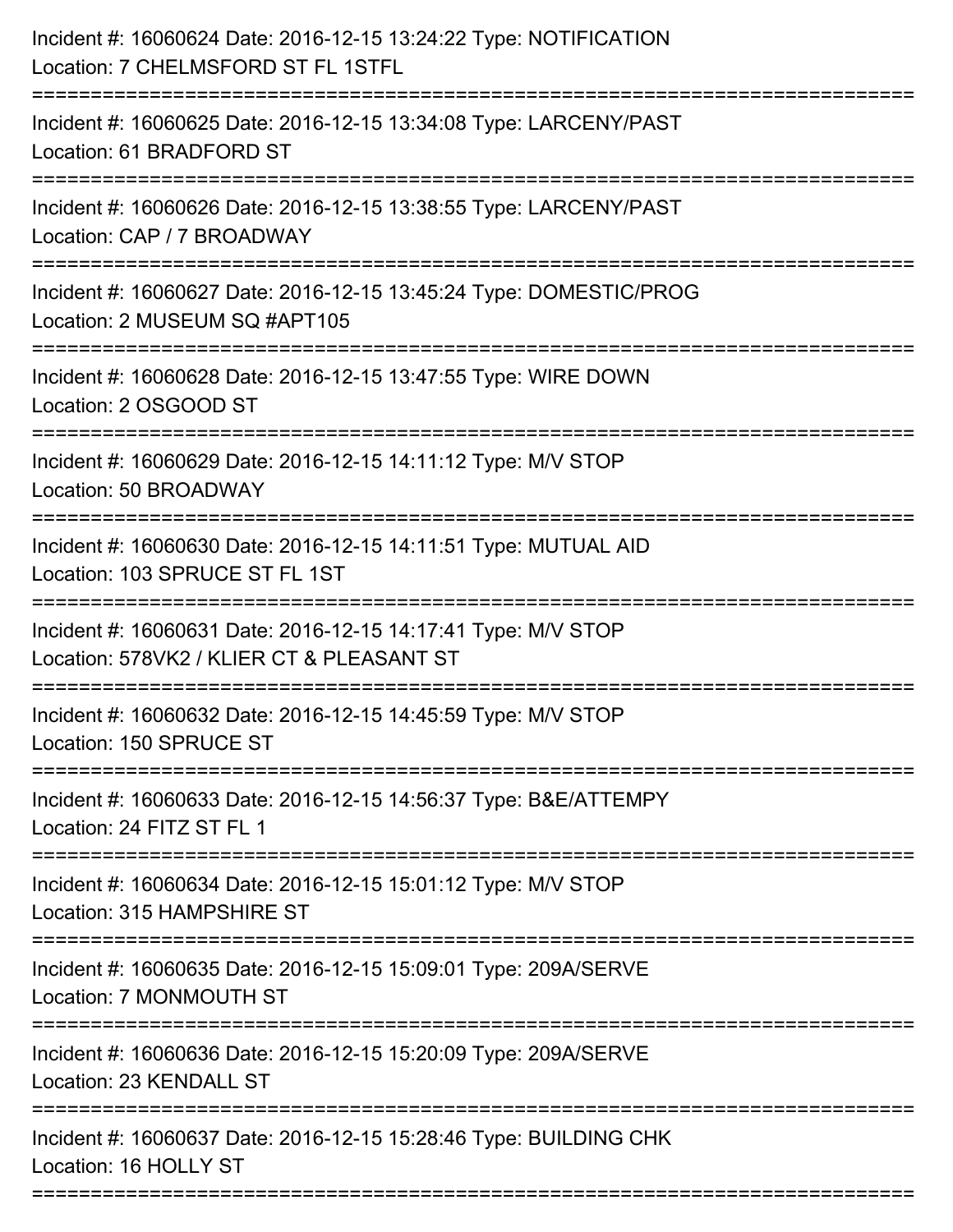Location: 67 BROMFIELD ST

| Incident #: 16060639 Date: 2016-12-15 15:44:52 Type: INVESTIGATION<br>Location: 182 SPRUCE ST          |
|--------------------------------------------------------------------------------------------------------|
| Incident #: 16060640 Date: 2016-12-15 15:46:51 Type: B&E/MV/PAST<br>Location: 47 BROOKFIELD ST         |
| Incident #: 16060641 Date: 2016-12-15 15:51:36 Type: DISTURBANCE<br>Location: 123 STEARNS AV           |
| Incident #: 16060642 Date: 2016-12-15 16:00:47 Type: M/V STOP<br>Location: PARKER ST & SALEM ST        |
| Incident #: 16060643 Date: 2016-12-15 16:01:08 Type: M/V STOP<br>Location: GREENFIELD ST & LORING ST   |
| Incident #: 16060644 Date: 2016-12-15 16:15:07 Type: M/V STOP<br>Location: GREENFIELD ST & LORING ST   |
| Incident #: 16060645 Date: 2016-12-15 16:20:52 Type: ALARM/BURG<br>Location: HONEY DEW / 342 BROADWAY  |
| Incident #: 16060646 Date: 2016-12-15 16:23:48 Type: AUTO ACC/NO PI<br>Location: ROWE ST & SHATTUCK ST |
| Incident #: 16060647 Date: 2016-12-15 16:25:23 Type: KIDNAP/PROG<br>Location: FITZ ST & LAWRENCE ST    |
| Incident #: 16060648 Date: 2016-12-15 16:42:29 Type: INVESTIGATION<br>Location: 388 HAMPSHIRE ST       |
| Incident #: 16060649 Date: 2016-12-15 16:52:18 Type: ANIMAL COMPL<br>Location: 63 BROOKFIELD ST        |
| Incident #: 16060650 Date: 2016-12-15 17:35:44 Type: ANIMAL COMPL<br>Location: 161 BOXFORD ST          |
| Incident #: 16060651 Date: 2016-12-15 17:42:58 Type: M/V STOP<br>Location: MERRIMACK ST & S UNION ST   |
|                                                                                                        |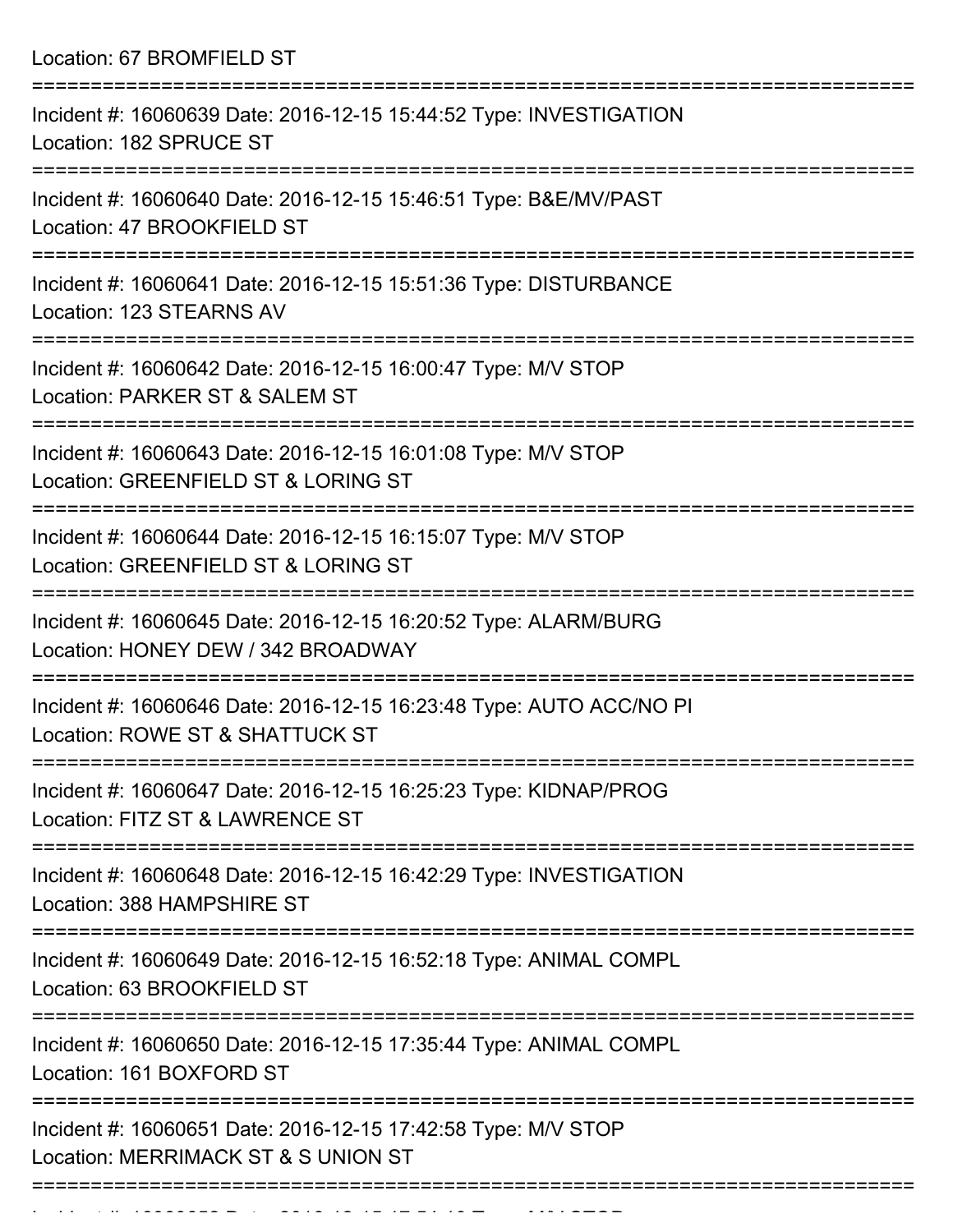Location: SALEM ST

| Incident #: 16060653 Date: 2016-12-15 17:55:10 Type: M/V STOP<br>Location: BROADWAY & WATER ST               |
|--------------------------------------------------------------------------------------------------------------|
| Incident #: 16060654 Date: 2016-12-15 17:56:52 Type: M/V STOP<br>Location: OSGOOD ST & SALEM ST              |
| Incident #: 16060655 Date: 2016-12-15 17:57:29 Type: COURT DOC SERVE<br>Location: 10 YOUNG AV                |
| Incident #: 16060658 Date: 2016-12-15 18:00:27 Type: M/V STOP<br>Location: GRAFTON ST & WINTHROP AV          |
| Incident #: 16060656 Date: 2016-12-15 18:00:49 Type: M/V STOP<br>Location: HAMPSHIRE ST & LOWELL ST          |
| Incident #: 16060657 Date: 2016-12-15 18:01:09 Type: TRESPASSING<br>Location: 1 OSGOOD ST                    |
| Incident #: 16060659 Date: 2016-12-15 18:02:11 Type: SHOTS FIRED<br>Location: FERRY ST & SAXONIA AV          |
| Incident #: 16060660 Date: 2016-12-15 18:05:14 Type: M/V STOP<br>Location: SHOWCASE CINEMA / 6 CHICKERING ST |
| Incident #: 16060661 Date: 2016-12-15 18:08:51 Type: DISABLED MV<br>Location: 165 BROADWAY                   |
| Incident #: 16060662 Date: 2016-12-15 18:17:19 Type: HIT & RUN M/V<br>Location: BROADWAY & HAVERHILL ST      |
| Incident #: 16060663 Date: 2016-12-15 18:20:15 Type: M/V STOP<br>Location: LAWRENCE ST & MAPLE ST            |
| Incident #: 16060664 Date: 2016-12-15 18:28:35 Type: M/V STOP<br><b>Location: MT VERNON ST</b>               |
| Incident #: 16060665 Date: 2016-12-15 18:37:46 Type: HIT & RUN M/V<br>Location: 56 SPRINGFIELD ST            |
|                                                                                                              |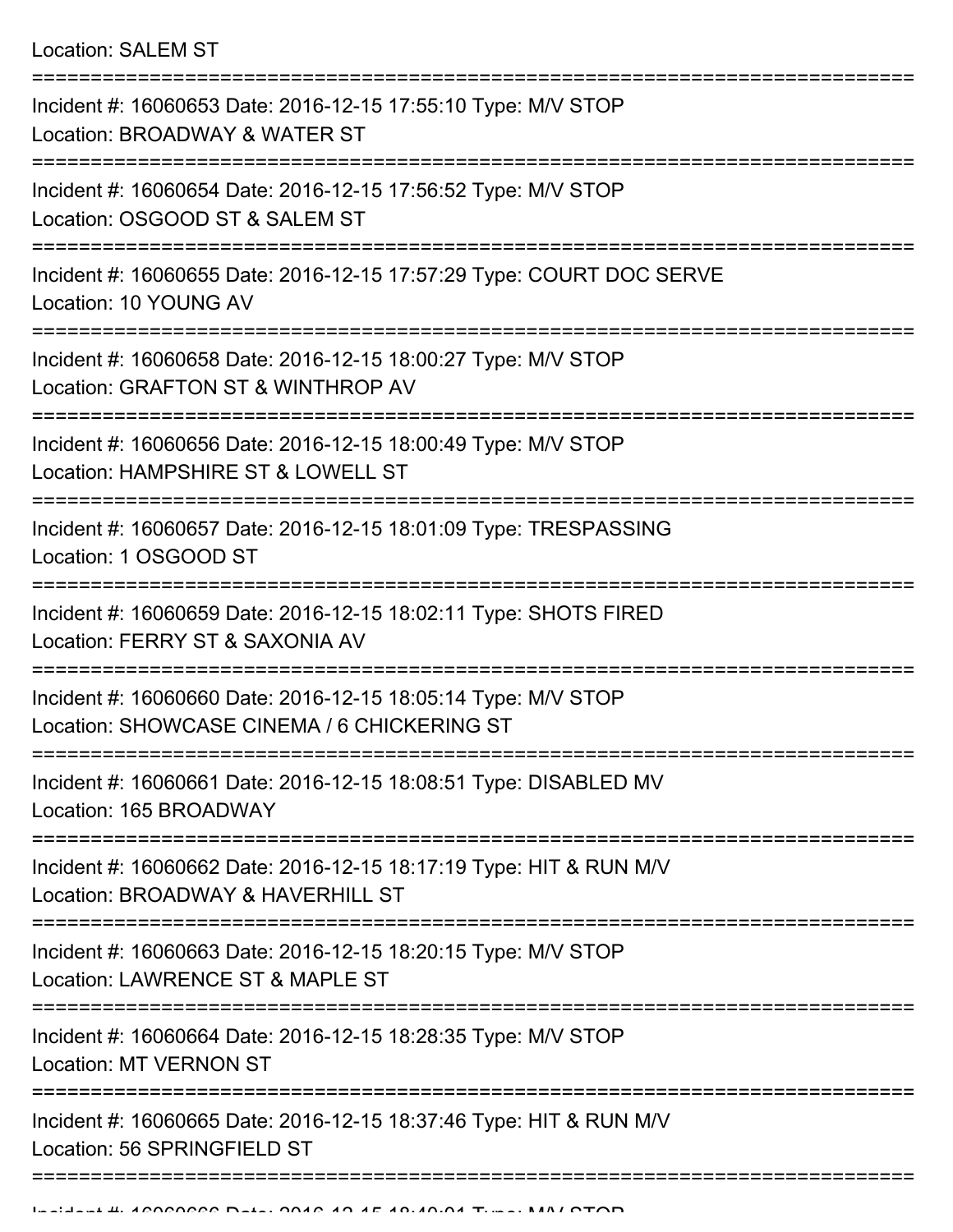| Location: NEWTON ST & SALEM ST                                                                                                   |
|----------------------------------------------------------------------------------------------------------------------------------|
| Incident #: 16060667 Date: 2016-12-15 18:45:19 Type: HIT & RUN M/V<br>Location: BAILEY ST & PARKER ST                            |
| Incident #: 16060668 Date: 2016-12-15 18:49:19 Type: 209A/SERVE<br>Location: 90 LOWELL ST                                        |
| Incident #: 16060669 Date: 2016-12-15 18:50:13 Type: 209A/SERVE<br>Location: 174 WALNUT ST                                       |
| :==================================<br>Incident #: 16060670 Date: 2016-12-15 18:51:06 Type: 209A/SERVE<br>Location: 77 OXFORD ST |
| Incident #: 16060671 Date: 2016-12-15 18:56:39 Type: SPECIAL CHECK<br>Location: CENTRAL BRIDGE / 0 MERRIMACK ST                  |
| Incident #: 16060672 Date: 2016-12-15 19:26:45 Type: M/V STOP<br>Location: BROOK ST                                              |
| Incident #: 16060673 Date: 2016-12-15 19:35:41 Type: LARCENY/PAST<br>Location: 269 JACKSON ST                                    |
| Incident #: 16060674 Date: 2016-12-15 19:44:35 Type: M/V STOP<br>Location: BRADFORD ST & HAMPSHIRE ST                            |
| Incident #: 16060675 Date: 2016-12-15 19:55:05 Type: M/V STOP<br>Location: BROADWAY & GREEN ST                                   |
| Incident #: 16060676 Date: 2016-12-15 20:15:49 Type: M/V STOP<br>Location: AMES ST & HAVERHILL ST                                |
| Incident #: 16060677 Date: 2016-12-15 20:18:31 Type: ANIMAL COMPL<br>Location: 314 HOWARD ST                                     |
| Incident #: 16060678 Date: 2016-12-15 20:22:34 Type: AUTO ACC/PED<br>Location: ESSEX ST & HAMPSHIRE ST                           |
| Incident #: 16060679 Date: 2016-12-15 20:27:13 Type: MAN DOWN<br>Location: WALGREENS / 135 BROADWAY                              |
| Incident #: 16060680 Date: 2016-12-15 20:37:29 Type: ALARM/BURG                                                                  |

Incident #: 16060680 Date: 2016-12-15 20:37:29 Type: ALARM/BURG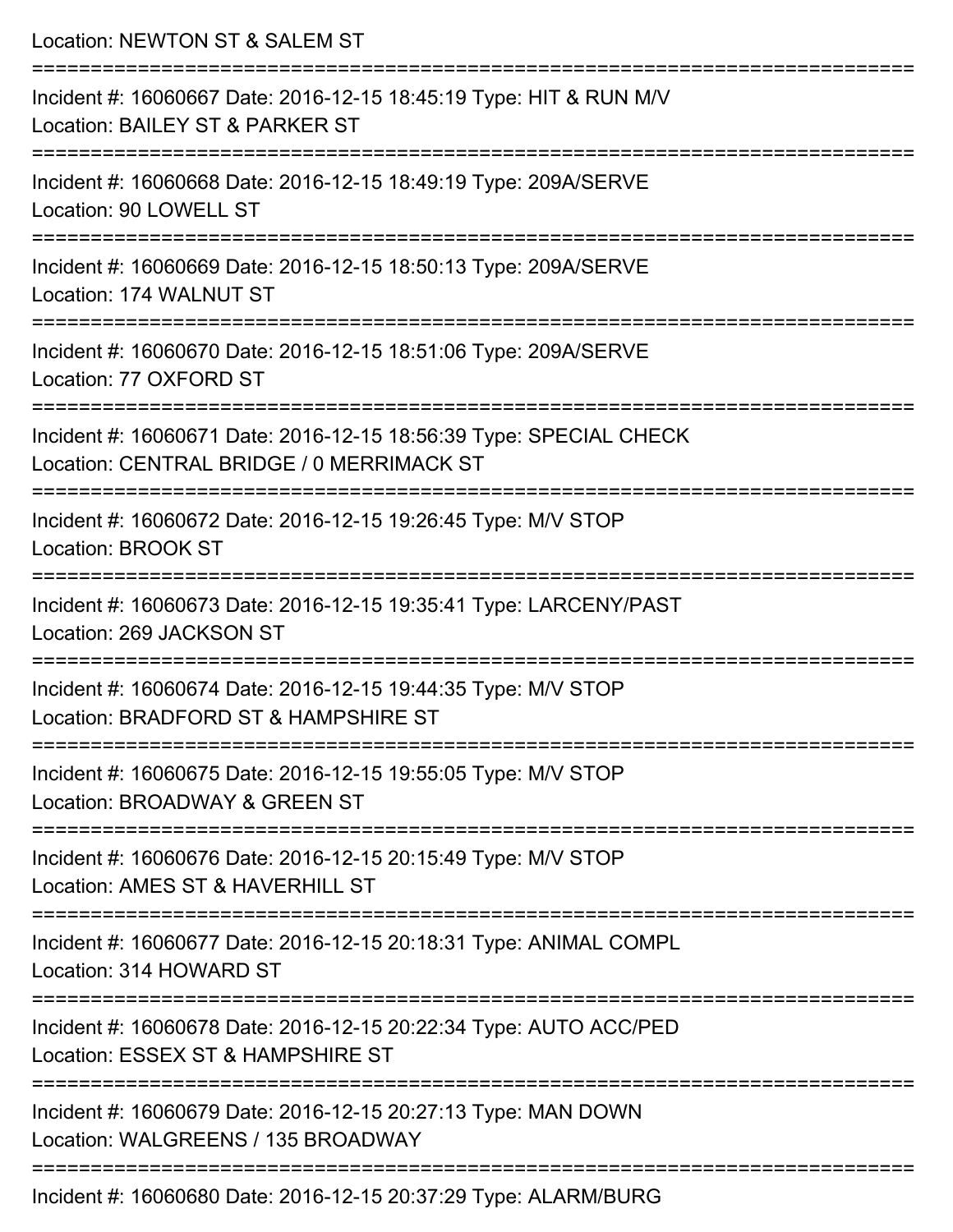| Incident #: 16060681 Date: 2016-12-15 20:39:25 Type: RECOV/STOL/MV<br>Location: 153 BEACON AV                     |
|-------------------------------------------------------------------------------------------------------------------|
| Incident #: 16060682 Date: 2016-12-15 20:43:58 Type: GENERAL SERV<br>Location: BELLESINI ACADEMY / 94 BRADFORD ST |
| Incident #: 16060683 Date: 2016-12-15 20:45:16 Type: SEX OFF PROG<br>Location: 31 MORTON ST                       |
| Incident #: 16060684 Date: 2016-12-15 20:51:36 Type: KEEP PEACE<br>Location: 80 BUNKERHILL ST FL 3                |
| Incident #: 16060685 Date: 2016-12-15 20:53:25 Type: AUTO ACC/NO PI<br>Location: 175 ESSEX ST                     |
| Incident #: 16060686 Date: 2016-12-15 20:59:38 Type: TOW/REPOSSED<br><b>Location: 9 TREMONT ST</b>                |
| Incident #: 16060687 Date: 2016-12-15 21:10:59 Type: ALARM/BURG<br>Location: 205 BROADWAY                         |
| Incident #: 16060688 Date: 2016-12-15 21:19:48 Type: MISSING PERS<br>Location: 10 ABBOTT ST                       |
| Incident #: 16060689 Date: 2016-12-15 21:27:40 Type: ALARM/BURG<br>Location: IRON MOUNTAIN / 216 CANAL ST         |
| Incident #: 16060690 Date: 2016-12-15 21:31:12 Type: ALARM/BURG<br>Location: 139 WATER ST                         |
| Incident #: 16060691 Date: 2016-12-15 21:56:13 Type: SPECIAL CHECK<br>Location: CENTRAL BRIDGE / 0 MERRIMACK ST   |
| Incident #: 16060692 Date: 2016-12-15 22:11:28 Type: MEDIC SUPPORT<br>Location: 27 MORTON ST FL 2                 |
| Incident #: 16060693 Date: 2016-12-15 22:11:29 Type: DOMESTIC/PROG<br>Location: 75 BROOKFIELD ST #2               |
| Incident #: 16060694 Date: 2016-12-15 22:26:53 Type: ALARM/BURG                                                   |